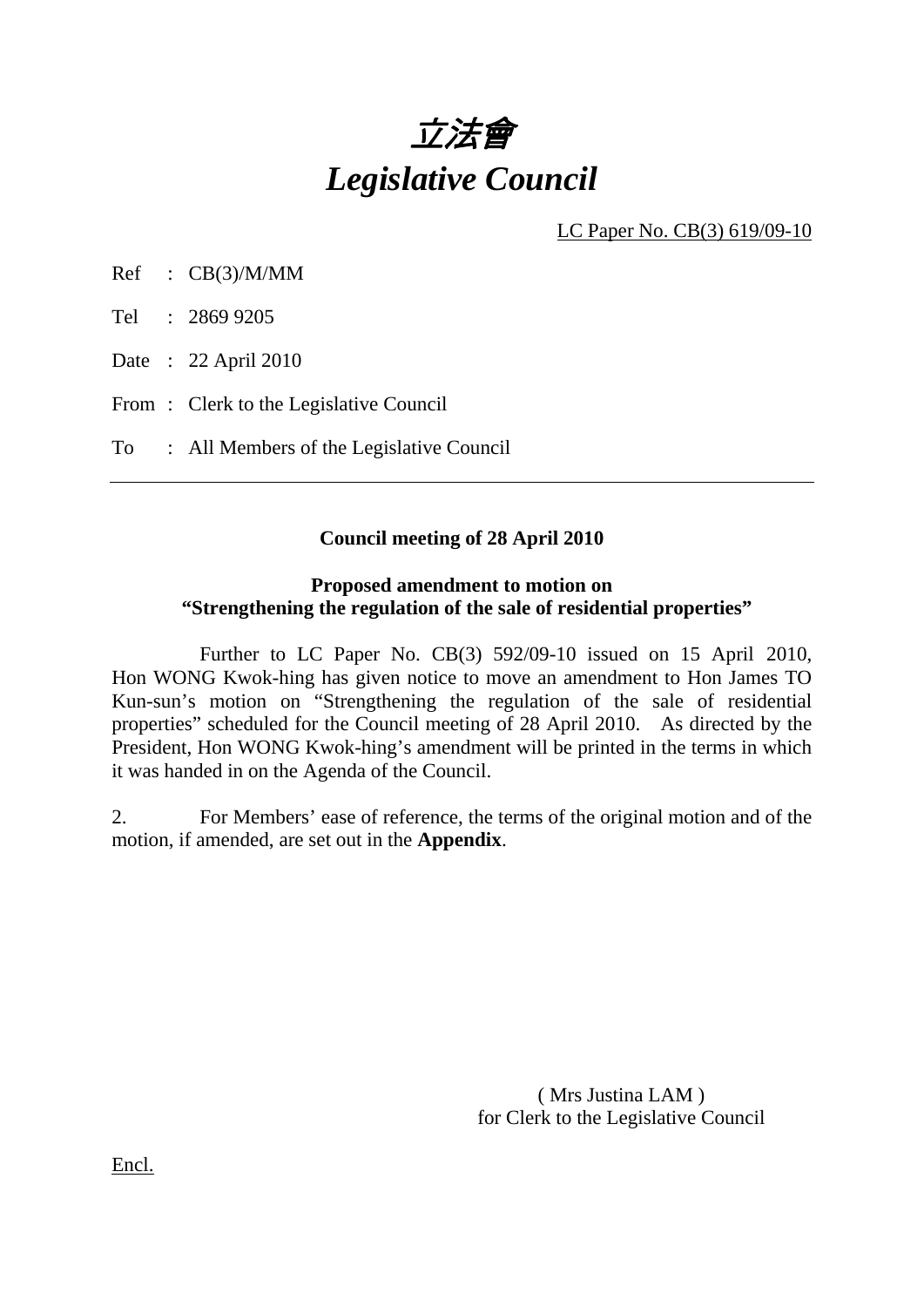# (Translation)

# **Motion debate on "Strengthening the regulation of the sale of residential properties" to be held at the Legislative Council meeting of Wednesday, 28 April 2010**

### **1. Hon James TO Kun-sun's original motion**

That the sale of residential properties in Hong Kong has all along relied on advertising and publicity, sales brochures, visits to show flats, real estate agents and newspapers to provide information about properties and the property market to the public, and while the Government, The Real Estate Developers Association of Hong Kong ('REDA'), the Estate Agents Authority ('EAA') and the Consumer Council have repeatedly laid down guidelines, launched publicity and issued reminders, cases of advertisements with ambiguous content, sales brochures without clear and detailed information, discrepancies between show flats and actual flats for sale, confusing market information, etc. still continue to occur; as such, this Council urges the Government to adopt the following measures to enhance the transparency and fairness in property sales and protect the interests of home buyers:

- (a) on the basis of the Sales Descriptions of Uncompleted Residential Properties Bill which was published as a White Bill in 2000, to introduce legislation to regulate the sale of uncompleted residential properties;
- (b) to revise the 'Consent Scheme' by incorporating into its conditions all the relevant guidelines drawn up by REDA, and prescribing more detailed requirements for compliance by developers, including strengthening the restrictions on the content of promotional materials and sales brochures as well as tightening the requirements on show flats, and requiring developers to publish on their web pages property sales information, including the full version of the sales brochure, the content of land leases and deeds of mutual covenant, every price list, records of sale and purchase agreements and completion of transactions, information on connected party transactions, information on related transactions, and details of internal and private sales, etc., with a view to providing clear and detailed information, and hence avoiding misunderstandings and preventing the public from being easily confused by rumours in the market; and
- (c) to step up inspections, remind estate agency practitioners to comply with the codes and circulars drawn up by EAA, and penalize the non-complying practitioners, so as to enhance the credibility of the estate agency trade.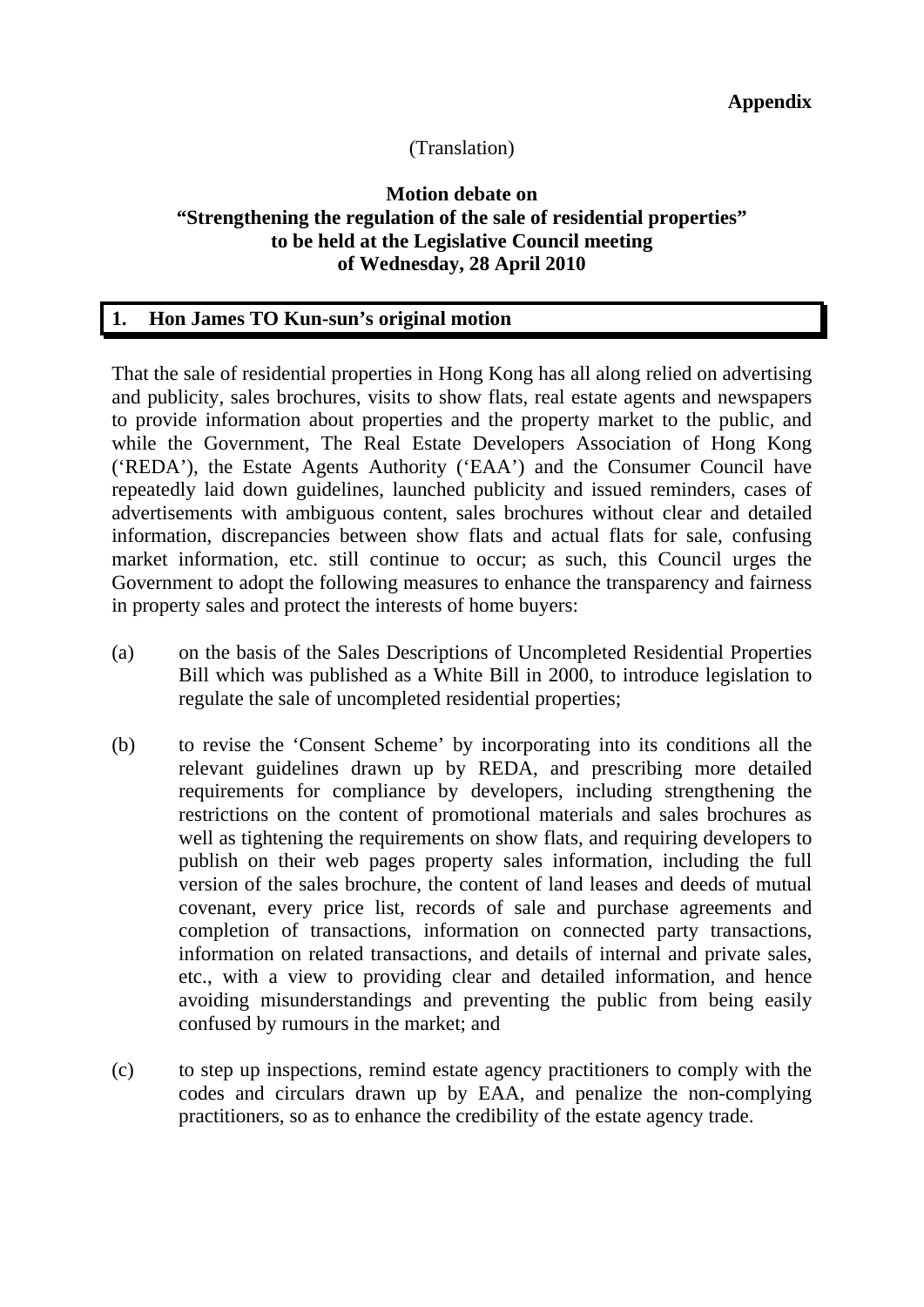# **2. Motion as amended by Hon WONG Kwok-hing**

That*, as* the sale of *first-hand* residential properties in Hong Kong has all along relied on advertising and publicity, sales brochures, visits to show flats, real estate agents and newspapers to provide information about properties and the property market to the public, and while the Government, The Real Estate Developers Association of Hong Kong ('REDA'), the Estate Agents Authority ('EAA') and the Consumer Council have repeatedly laid down guidelines, launched publicity and issued reminders, cases of advertisements with ambiguous content, sales brochures without clear and detailed information, discrepancies between show flats and actual flats for sale, confusing market information, etc. still continue to occur; as such, this Council urges the Government to adopt the following measures *and put forward an implementation timetable* to enhance the transparency and fairness in property sales and protect the interests of home buyers:

- (a) on the basis of the Sales Descriptions of Uncompleted Residential Properties Bill which was published as a White Bill in 2000, to introduce legislation to regulate the sale of uncompleted residential properties;
- (b) to revise the 'Consent Scheme' by incorporating into its conditions all the relevant guidelines drawn up by REDA, and prescribing more detailed requirements for *to require* compliance by developers, including strengthening the restrictions on the content of promotional materials and sales brochures as well as tightening the requirements on show flats, and requiring developers to publish *provide* on their web pages *and in their sales offices more detailed* property sales information, including the full version of the sales brochure, the content of land leases and deeds of mutual covenant, every price list, records of sale and purchase agreements and completion of transactions, information on connected party transactions, information on related transactions, and details of internal and private sales, etc., with a view to providing clear and detailed information, and hence avoiding misunderstandings and preventing the public from being easily confused by rumours in the market; and
- (c) *to provide additional resources* to step up inspections, remind *real estate developers, estate agencies and* estate agency practitioners to comply with the codes and circulars drawn up by EAA, and penalize the non-complying practitioners *real estate developers, estate agencies and estate agency practitioners in accordance with the law*, so as to enhance the credibility of *real estate developers and* the estate agency trade *and safeguard the interests of home buyers; and*
- *(d) to strengthen the power of the Consumer Council to monitor real estate developers and estate agencies, including considering the introduction of legislation on cross-trade business practices, so as to enable the Consumer Council to exercise the power vested by law to name and criticize the real estate developers and estate agencies engaging in unscrupulous sales*